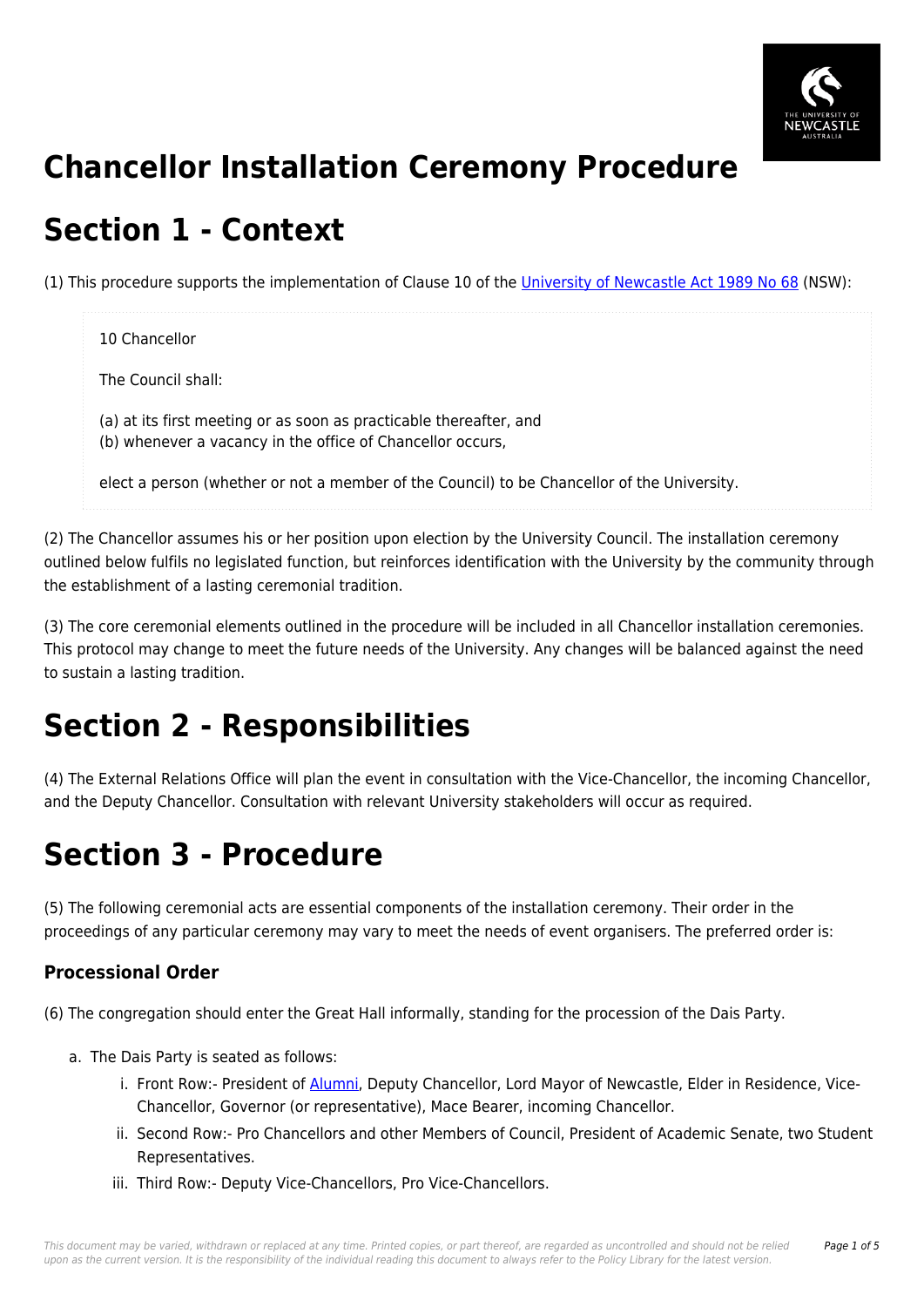### **Artefacts of the University**

(7) The artefacts are presented to the Chancellor by representatives of the University's constituencies, and are accompanied in each case by a ceremonial action.

#### **The Petition**

(8) The Chancellor signs the Petition, which is presented to him or her by the two student representatives.

(9) The External Relations Office will propose to the Vice-Chancellor suitable persons to undertake the role of student representatives.

#### **Enrobing**

(10) The Chancellor's robe is placed upon him or her by a representative of the Newcastle community and a representative of the University alumni, who first remove the Chancellor's degree robe.

(11) The External Relations Office will propose to the Vice-Chancellor suitable persons to undertake the roles of community representative and alumni representative.

#### **The Mace**

(12) The University Mace is presented to the Chancellor by a representative of the University's academic staff. The Chancellor gestures with the Mace towards the audience, the dais party and members of the University Council before returning it to the academic staff representative.

(13) The External Relations Office will propose to the Vice-Chancellor a suitable person to undertake the role of academic staff representative.

#### **The Medallion**

(14) The medallion is a symbol of the Chancellor's office, and is part of the Chancellor's regalia. It is only worn during formal academic ceremonies.

(15) The medallion is presented to the Chancellor by the Governor, or representative, after the Pledge of Office is administered.

### **Administering the Pledge of Office**

(16) The Governor, or representative, gives the pledge to the Chancellor. The pledge is in a call and response format, with the Governor, or representative, speaking first.

- a. Governor:- Australia's Aboriginal people preceded us here.
- b. Chancellor:- I acknowledge that presence and celebrate its continuation.
- c. Governor:- The University is the gift of the community and of those who have studied and worked here.
- d. Chancellor:- I honour our past, and acknowledge that the present we create will be our gift to those who follow.
- e. Governor:- The University is part of the Hunter region and shares its successes and challenges.
- f. Chancellor:- I acknowledge our obligations to the Hunter and to all of the regions in which we have a presence.
- g. Governor:- Our academics connect us to knowledge around the world; our professional staff create a foundation for sharing that knowledge.
- h. Chancellor:- I will support the freedom of our academics to pursue knowledge, and respect the dedication of all our staff.
- i. Governor:- Our students come from across the region and across the world.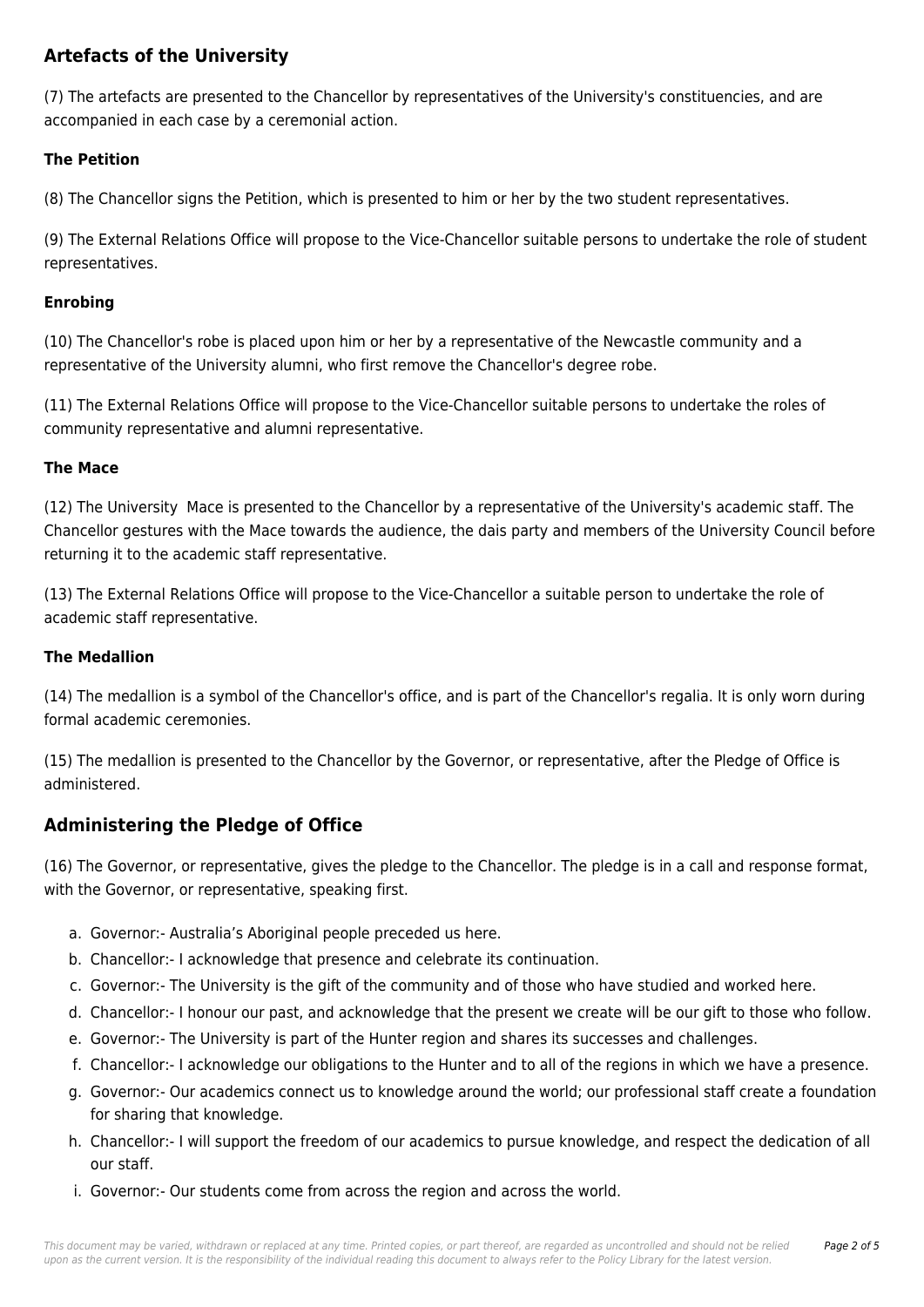- j. Chancellor:- Their diversity is our wealth. I will protect the aspirations that drew our students here and the futures that draw them on.
- k. Governor:- Our graduates belong to the University, and the University to them.
- l. Chancellor:- I welcome our alumni as a vital part of the life of the University.
- m. Governor:- Today the University asks you to serve as Chancellor, to shepherd it through the changes that it faces, to preserve its traditions, and to guide its aspirations.
- n. Chancellor:- I will serve.

### **Presentation of the Chancellor's Medallion**

(17) The Governor, or representative, presents the medallion to the Chancellor, hanging it around the neck of the incoming Chancellor.

#### **Proclamation**

(18) The Governor, or representative, proclaims the Chancellor installed in office.

#### **Chancellor's Response**

(19) The Chancellor may outline his or her background, association with the University of Newcastle, and his or her agenda for the period of tenure.

## **Section 4 - Event Budget**

(20) The event budget is determined by the Vice-Chancellor in consultation with the Director, Alumni and Philanthropy one year preceding the end of the outgoing Chancellor's tenure. The decision on the source of the funding will be made at this time.

(21) Where the Office of the Chancellor is vacated other than due to the expiration of the term of office, the event budget for the incoming Chancellor will be determined by the Vice-Chancellor in consultation with the Director, Alumni and Philanthropy as soon as practicable following the announcement of the new incoming Chancellor.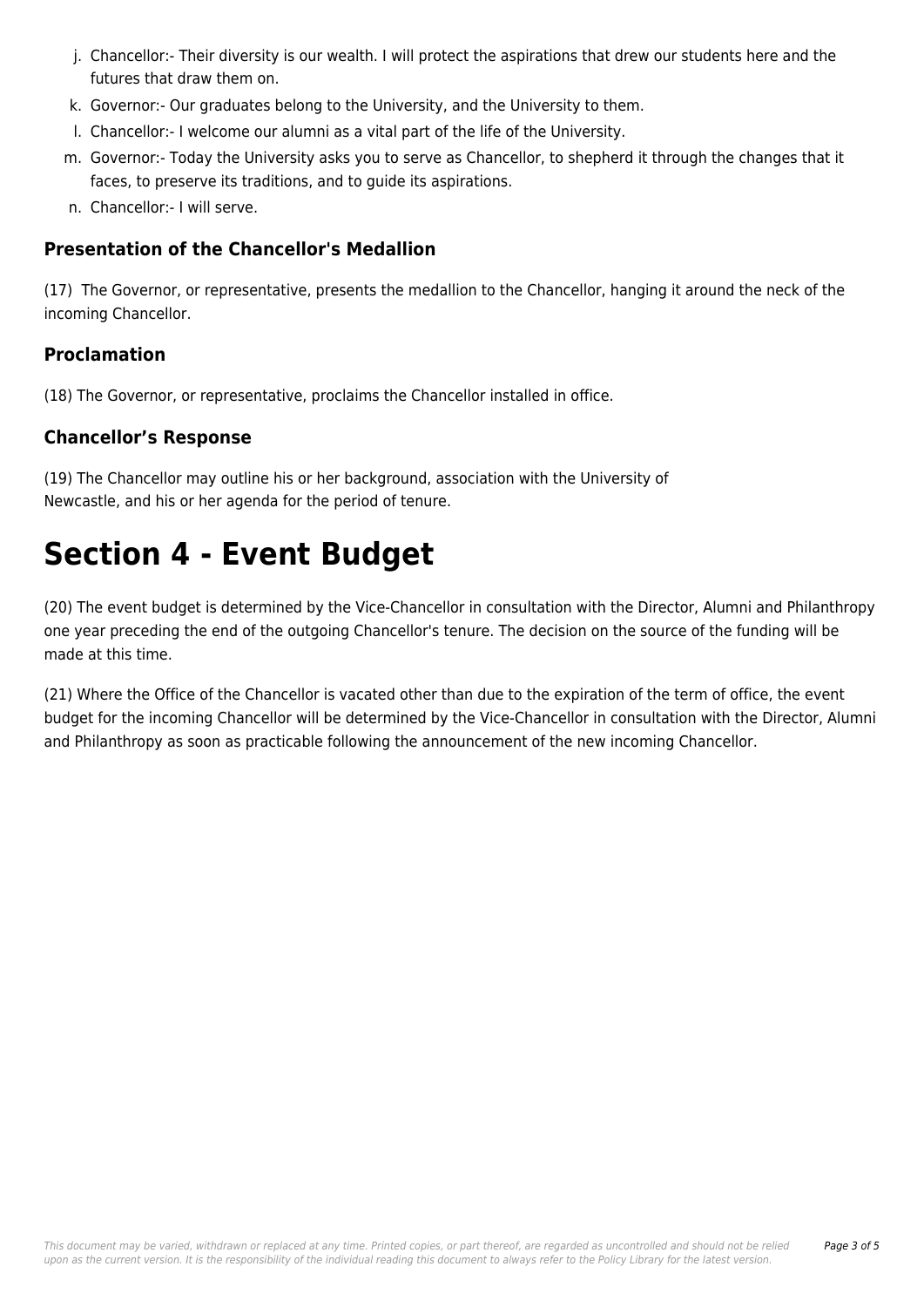#### **Status and Details**

| <b>Status</b>             | Current                                                     |
|---------------------------|-------------------------------------------------------------|
| <b>Effective Date</b>     | 22nd March 2013                                             |
| <b>Review Date</b>        | 31st December 2019                                          |
| <b>Approval Authority</b> | University Council                                          |
| <b>Approval Date</b>      | 22nd March 2013                                             |
| <b>Expiry Date</b>        | Not Applicable                                              |
| <b>Enquiries Contact</b>  | Rebecca Hazell<br>Director of Advancement<br>+61 2 49854546 |

#### **Glossary Terms and Definitions**

**"Academic Senate"** - The Academic Senate of the University as described in the University of Newcastle Act 1989.

**"Artefacts of the University"** - Academic regalia and other historic items which are significant icons of the University and are used in academic ceremonies.

**"Council"** - The governing authority of the University established under section 8A of the University of Newcastle Act 1989.

**"Graduate"** - (Noun) Has the same meaning as in section 3(2) of the University of Newcastle Act 1989.

**"Mace"** - The University Mace was gifted to the University of Newcastle in 1965 by the University of New South Wales. By tradition the Mace must be gifted by another university. The University of New South Wales - of which the University was a college from 1951 to 1964 - gave the University of Newcastle its Mace on the grant of Newcastle's autonomy. The presentation of the Mace symbolises the University's association with the scholarly community and is a reminder of the national and international obligations of the University.

**"Medallion"** - The Chancellor's Medal of Office.

**"Petition"** - The Petition is a leather-bound copy of a document compiled by the Newcastle University Establishment Group in 1951. A deputation gained audience with the then NSW Minister for Education, the Honourable Robert Heffron, who told the Establishment Group that if they could find 200 firm candidates for tertiary education in Newcastle, a university could be established. The Group collected 357 names from across Newcastle and the Hunter Valley region. The presentation of the Petition to the Chancellor by the student representatives symbolises the desire of the people of this region for a university education which inspired the creation of the University of Newcastle. Incoming Chancellors sign this petition as a gesture to those who fought for the establishment of our University. By adding their name to those who sought an education in Newcastle, they mark a covenant that this demand will continue to be heard and supported.

**"University"** - The University of Newcastle, a body corporate established under sections 4 and 5 of the University of Newcastle Act 1989.

**"Academic staff"** - An academic employee holding a substantive academic position of 0.5 full-time equivalent or above where the contract length is twelve months or longer.

**"Student"** - A person formally enrolled in a course or active in a program offered by the University or affiliated entity.

**"Enrobing"** - The enrobing of the Chancellor symbolises the arrival in Newcastle of University classes in the Arts and